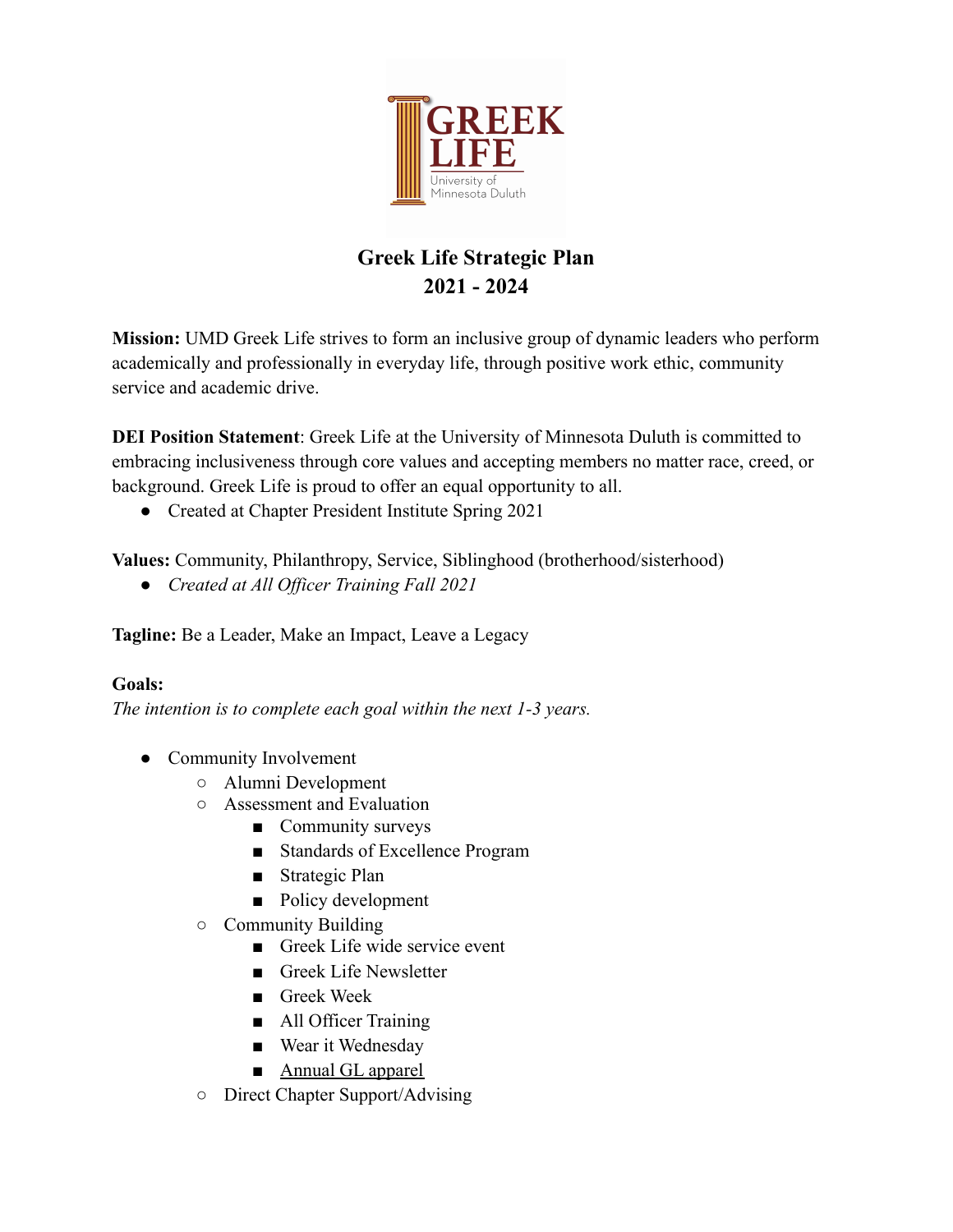

- Advisor introduction at chapter meetings
- Monthly (or bi-monthly) Chapter Presidents meetings
- Equity and Social Justice Work
	- Help develop a position on related topic in each chapter and council
- Fundraising/Donor Development
- Governing Council Development
	- All positions full functioning
- Health & Safety/Prevention Work
	- Hazing Prevention Week
	- Consent Week
- Local Advisor Development
- Education
	- Every member of Greek Life participates in DEI Training
		- Online EverFi Training, each member would complete once
	- Every member of Greek Life participates in Bystander Intervention Training
		- Each member would complete once
	- At least 75% of Greek Life members participate in training that cover the topics of:
		- Academics (or Career Services)
		- Alcohol Education
		- Chapter Values
		- Diversity, Equity and Inclusion
			- In addition to the Ever<sub>Fi</sub> training
		- Hazing Prevention
	- Greek Life provide opportunities for education around areas mentioned above
	- Potential New Member training
- Policies & Accountability Measures
	- Standards of Excellence Program
	- Functioning Judicial Boards and systems within the Interfraternity Council and Panhellenic Council
- Recruitment
	- Increase Greek Life membership to 5% of the undergraduate population at UMD. *Currently at 3%.*
	- Interfraternity Council
		- Implement a universal interest form
		- Have a collaborative recruitment process
			- No duplicating dates/times